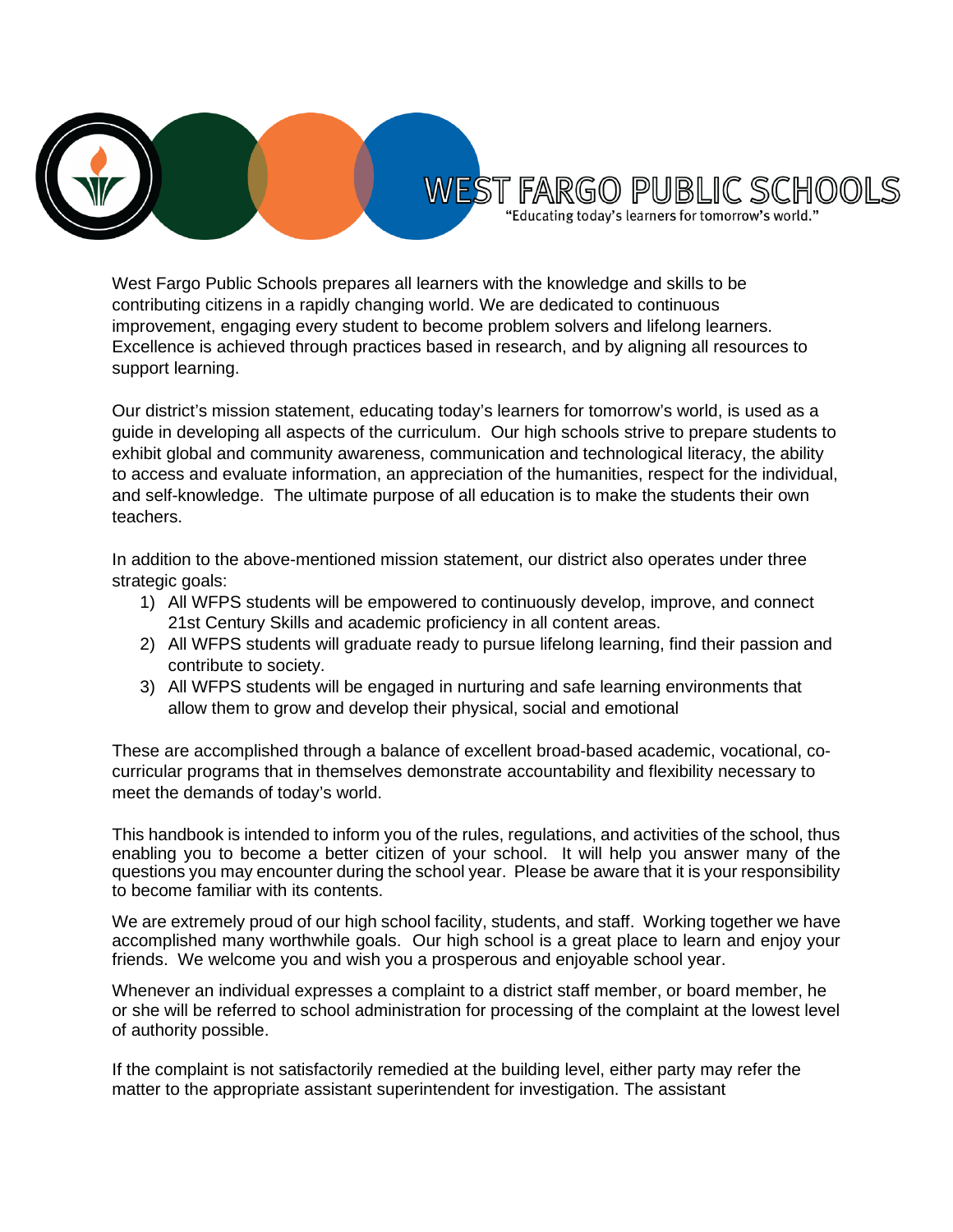superintendent shall complete the investigation within a reasonable deadline in accordance with any applicable deadline in law.

If all other remedies have been exhausted, a complainant may request that the matter may be referred to the Superintendent for final resolution within 10 school days after receiving the assistant superintendent's decision however, the Superintendent will not hear, consider, or act upon complaints that have not been investigated at each appropriate level of authority or for which specific complaint resolution procedures have been established that do not allow for review of the complaint by the Superintendent.

| <b>School</b>                | <b>Key Staff</b>                      | <b>Phone Numbers</b> |
|------------------------------|---------------------------------------|----------------------|
| <b>Community High School</b> | Principal Dr. Thomas Gravel           | (701) 356-2008       |
|                              | Counselor Deb Egge                    |                      |
| Horace High School           | Principal Dr. Pam Cronin              | (701) 356-5910       |
| Sheyenne High School         | Principal Mr. Vince Williams          | Office & Attendance: |
|                              | Asst. Principal Jana Oistad           | (701) 356-2160       |
|                              | Asst. Principal Ryan Salisbury        |                      |
|                              | Asst. Principal Nathan Schleicher     | Counseling:          |
|                              | Dean Richard Wilson                   | (701) 499-3570       |
|                              | <b>Activities Director Greg Limke</b> |                      |
|                              | Counselor Jessica Raile               | <b>Activities:</b>   |
|                              | <b>Counselor Mitch Grunig</b>         | (701) 499-3220       |
|                              | Counselor Krystal Haugen              |                      |
|                              | <b>Counselor Erin Beck</b>            |                      |
|                              | <b>Counselor Jessica Steiner</b>      |                      |
|                              | Career Counselor Penny Aipperspach    |                      |
| West Fargo High School       | Principal Dr. Jennifer Fremstad       | Office & Attendance: |
|                              | Asst. Principal Rachel Bachmeier      | (701) 356-2050       |
|                              | Asst. Principal Dr. Wayne Samson      |                      |
|                              | Asst. Principal Tera Sistad           | Counseling:          |
|                              | Dean Brandon Larson                   | (701) 356-2055       |
|                              | Activities Director Jay DeCann        |                      |
|                              | Counselor Jamie Zuel                  | Activities:          |
|                              | <b>Counselor Lorraine Albrecht</b>    | (701) 499-1806       |
|                              | <b>Counselor Dana Bentley</b>         |                      |
|                              | <b>Counselor Chasity Odden-Heide</b>  |                      |
|                              | <b>Counselor Kelsey Fehl</b>          |                      |
|                              | Career Counselor Hannalee Shaw        |                      |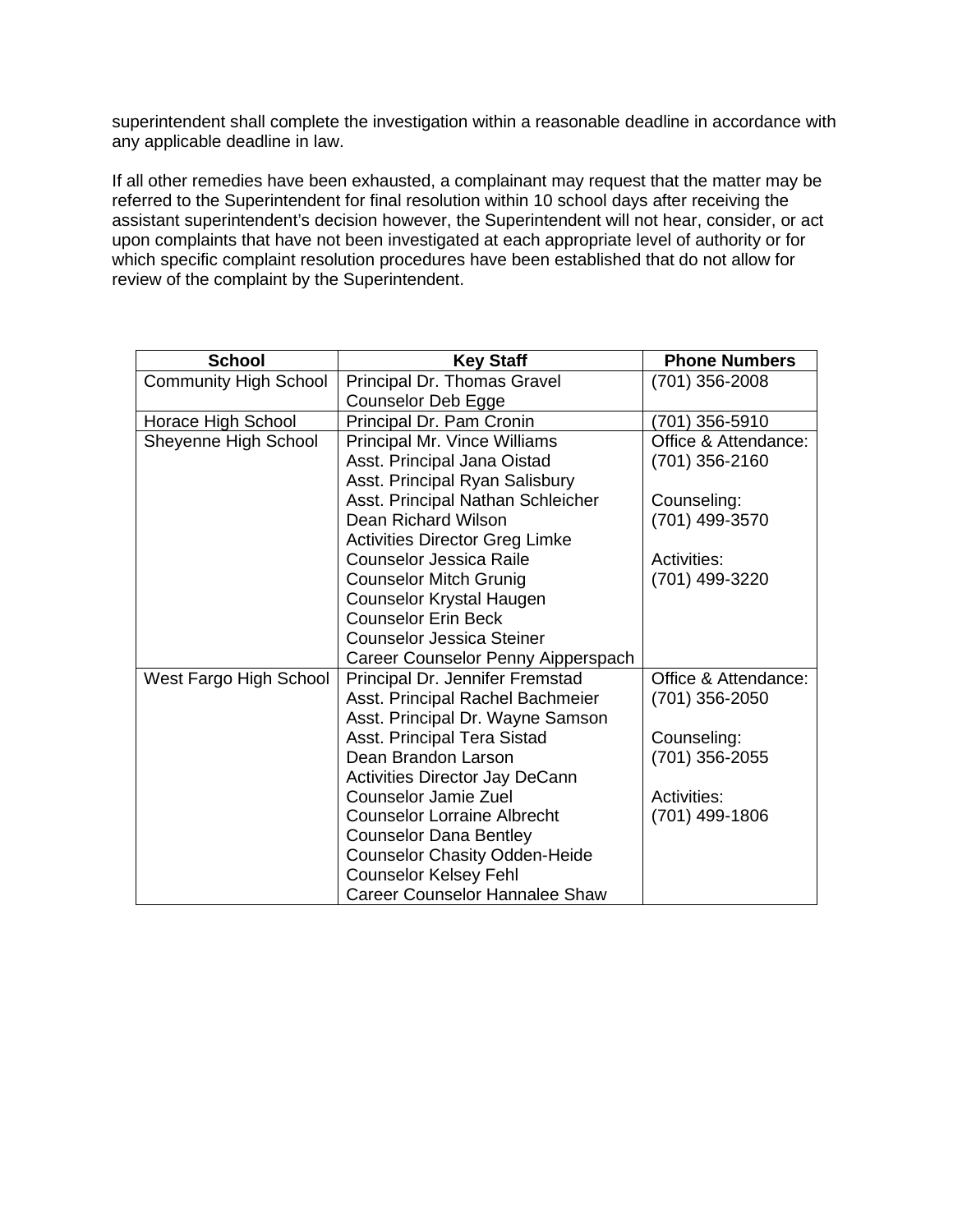West Fargo Public Schools has various procedures in place across the district that govern dayto-day activities within school facilities. District procedures are available via the website below OR a paper copy can be requested from the administrative assistant of your school.

<https://www.west-fargo.k12.nd.us/policy>

PROCEDURES & PRACTICES LIST: **Academics Activities** Additional Resources **Attendance** Cell Phone Use in School **Deliveries** Graduation Information Health Information **Lockers** Medicaid Replacing Lost or Damaged Resources Student Behavior **Transportation** Vehicle Parking

The procedures mentioned above are a good representation of the comprehensive list of procedures that are followed by high schools in West Fargo Public Schools. Updated procedures are added to the website.